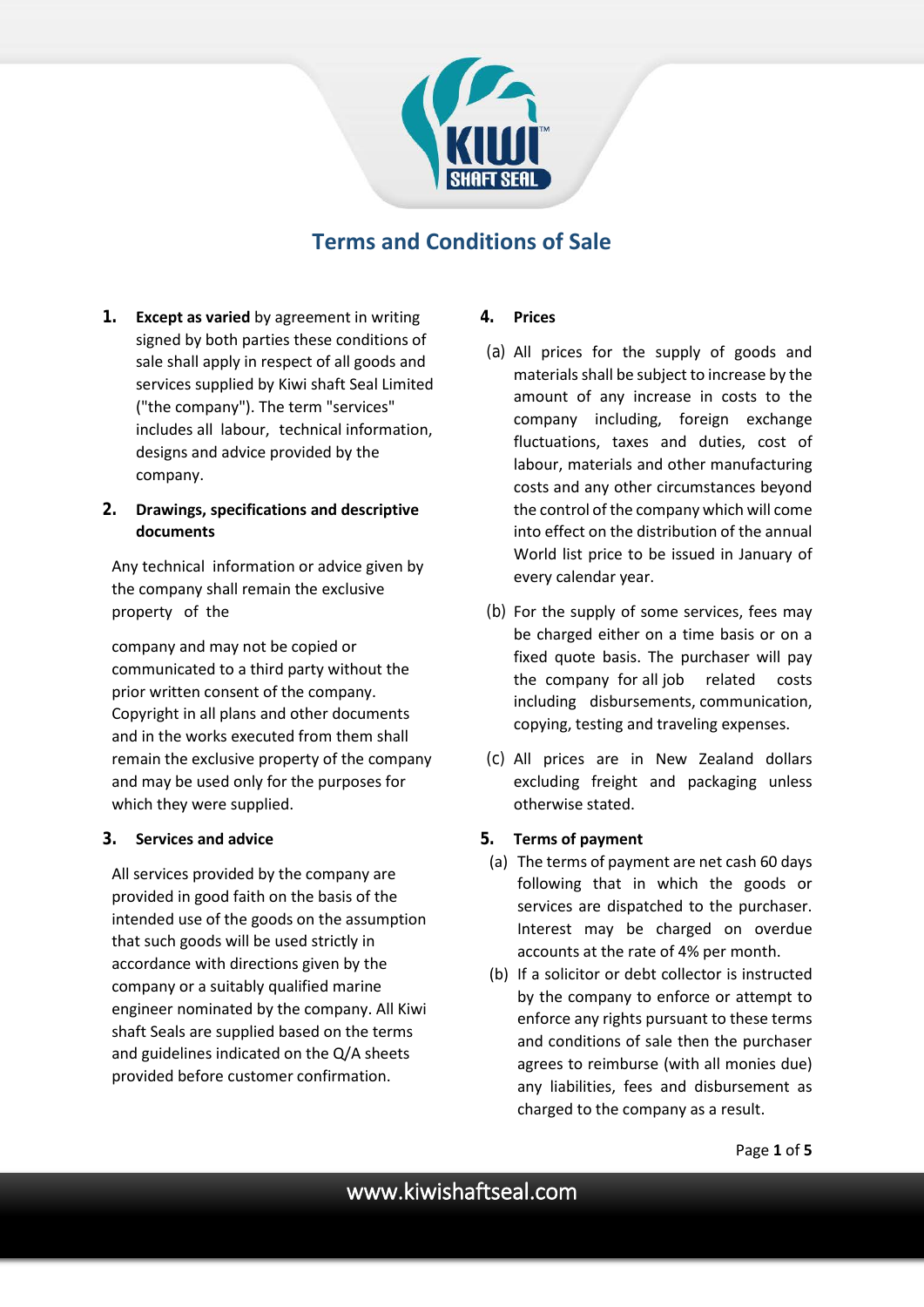

- (c) The company may at its discretion apply any payments it receives from the purchaser in and towards the satisfaction of any indebtedness of the purchaser to the company and it shall not be bound by any conditions of qualifications that the purchaser may make in relation to such payments.
- (d) For non-account customers, payment shall be made before dispatch of goods and/or services.

#### **6. Personal Property Securities Act 1999**

- (a) The purchaser grants to the company a security interest in the goods and all the purchaser's present and after acquired property supplied by the company and their proceeds and accessions to secure payment of the purchase price of the goods and al outstanding debts and obligations of the purchaser to the company.
- (b) The purchaser will provide such information, do such acts and execute such further documents as in the company's opinion may be necessary or desirable to enable the company to perfect under the PPSA the security interest created by these terms and conditions as a first priority interest of with such other priority as the company may agree in writing.
- (c) The purchaser will supply the company within 7 business days of written request copies of all documents granting security interests registered over the purchaser's personal property. The purchaser authorises the company as an agent to request copies of all documents granting security interests registered over the purchaser's personal property. The purchaser authorizes the company as an

agent to request any information from any secured party relating to any security interest which is held in any personal property which is or has been in the purchaser's possession or control.

- (d) The purchaser will immediately notify the company in writing of any change in the Buyer's name.
- (e) The purchaser agrees sections 114(a)(a), 116, 117(1)(c), 119, 120(2), 121, 125 to 127, 129, 131 to 133 of the PPSA shall not apply to these terms and conditions or the security created pursuant to these terms and conditions.
- (f) The purchaser waives the right to receive a copy of the verification statement confirming registration of a financing statement or a financing change statement relating to the security interest created by these terms and conditions.
- (g) The purchaser must not create, or allow or permit the creation of, a security interest (as defined in the PPSA) in any of the goods in favor of any person other than the company without first obtaining the company's written consent, nor may the purchaser allow or permit the creation of a lien over any of the goods.

## **7. Delivery**

Delivery shall be deemed complete when the company gives possession of the goods to a carrier for delivery to the purchaser, or as the purchaserhas directed. The company shall not be liable for any loss or damage whatever due to failure by the company to deliver the goods (or any of them) promptly or at all. The company reserves the right to deliver the goods by installments and each installment shall be deemed to be a separate contract subject to the same conditions as the main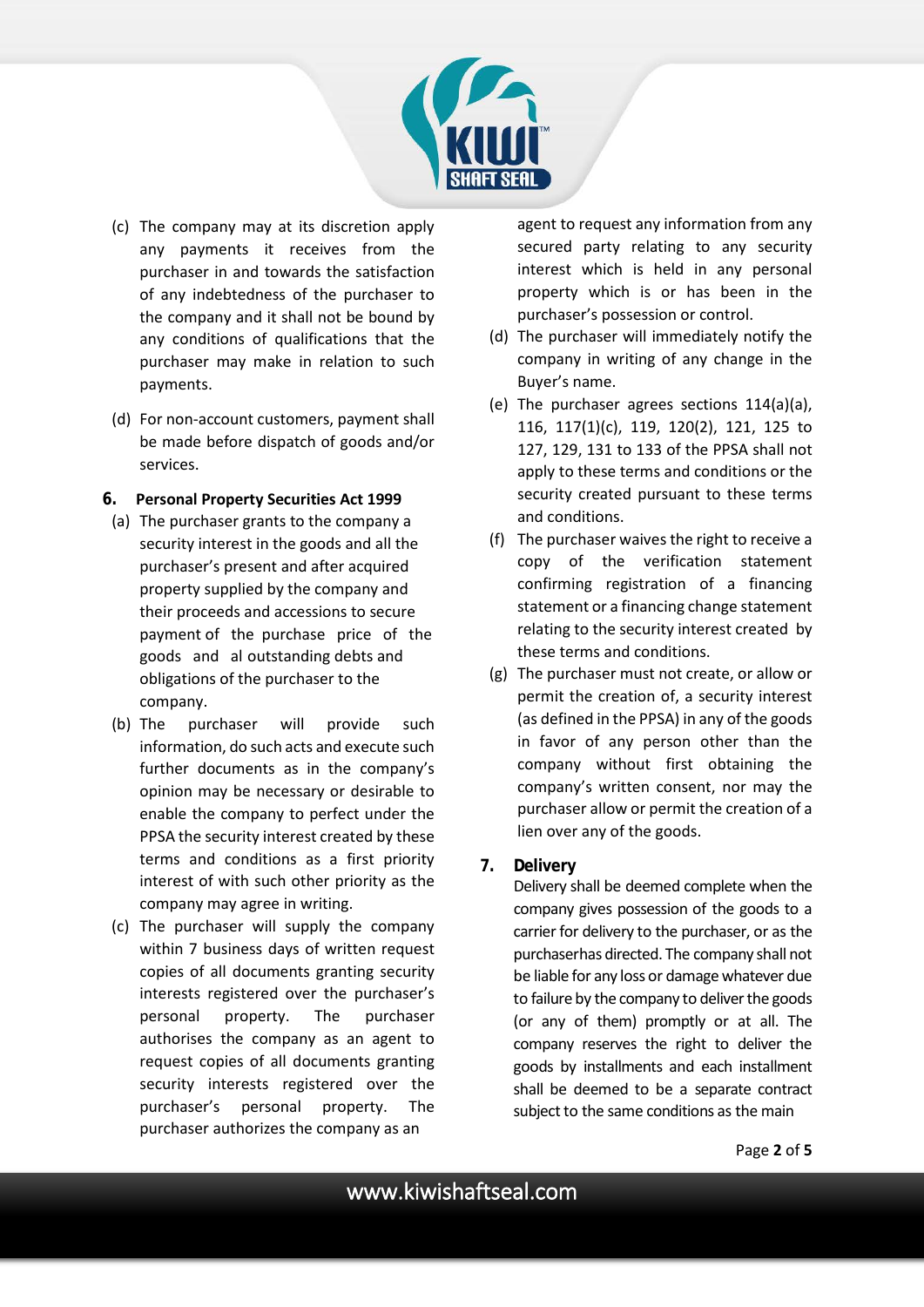

contract. Should the company fail to deliver one or more installment, this shall not entitle the purchase to repudiate the maincontract.

#### **8. Guarantees and warrantie**s

No guarantees, warranties, representations or agreements made on behalf of the company shall be binding on the company unless made in writing.

#### **9. Twelve month warranty**

Subject to the limitation of liability in clause 14, the company will repair any defects in its workmanship arising within twelve months of the completion of the workinvolved.

No claim will be available under this warranty unless the company receives written notice of the claim as soon as reasonably possible after the defect is discovered nor will any claim be available if the defective work has been modified or incorrectly maintained, installed or operated and that is the cause of thedefect.

If under this warranty the company is required to repair any defect, the repair will be carried out at such place as the company specifies and the purchaser shall be responsible for shipment of the defective goods or conveying the vessel to such place. The purchaser shall also be responsible for all hard stand fees.

This warranty shall not apply to any defective goods or components not manufactured by the company and no warranties are given by the company in respect of such goods or components. Where the manufacturer or supplier of any such goods or components provides any warranty, the company (to the extent that it is reasonably able to do so) will make such warranty available to thepurchaser.

In any event, the company's liability under its warranty is limited to the provisions of clause 14.

#### **10. Returns**

Claims for wrong or short deliveries of goods will only be accepted if made within ten days of receipt of goods. Invoice details must accompany any such claims. A fee of \$25.00 will be charged whenever a credit note is raised unless the credit is due to an error on the part of the company.

#### **11. Risk**

Risk shall pass to the purchaser when the goods are delivered. If the purchaser requests and the company agree to a delay in delivery, risk shall pass upon the date of the purchaser's request for such delay.

#### **12. Title**

(a) Title to any goods supplied by the company does not pass until all money owing by the purchaser to the company has been paid in full.

(b) Until the company has been paid in full for the goods, the purchaser shall hold the goods as bailee and as agent for the company and the purchaser shall store the goods in such a way that it is clear that they are the property of the company.

(c) The goods shall be stored in such manner that they will not deteriorate.

(d) The purchaser irrevocably gives the company (or its agents) authority without the necessity of giving any notice to enter the premises occupied by the purchaser to remove any goods supplied by the company and not paid for by the purchaser.

(e) Where the goods or any of them are completely or partly attached to any other equipment, vessel or structure, the company may disconnect the goods for removal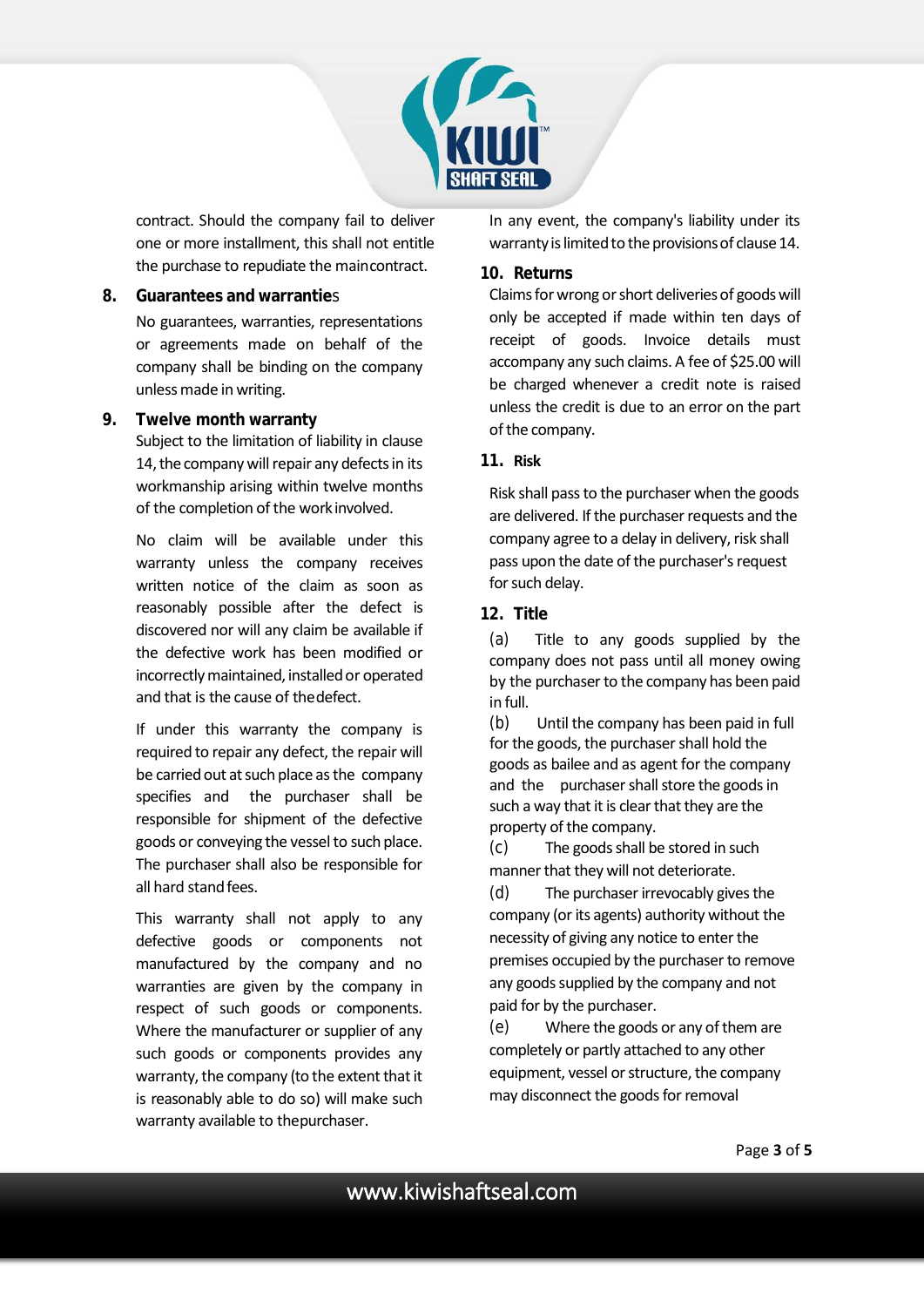

# **13. Default**

- (a) In addition to any other provision hereof, the purchaser shall be in default if any of the following events shall occur:
- (i) If the purchaser fails to pay any amount due by the due date.
- (ii) If the purchaser fails to meet any obligation to the company.
- (iii) If the purchaser becomes insolvent.
- (iv) If a receiver, liquidator or official manager is appointed in respect of the purchaser.
- (v) If a compromise arrangement with the purchaser's creditors is made or likely to be made.
- (vi) If the purchaser ceases or threatens to cease carrying on business.
- (vii) If the ownership or effective control of the purchaser is transferred, or the nature of the purchaser's business is materially altered.
- (viii) If the purchaser does or permits any act or thing likely to prejudice or put at risk the goods or the company's rights or interest (including its security interest) in the goods.
- (b) For the purposes of clause 13(a), a reference to the purchaser shall include the Guarantor(s).
- (c) If an event of default shall occur (notwithstanding that the company may have waived some previous default by the purchaser) then:
- (i) All sums owing by the purchaser to the company shall become immediately due and payable.
- (ii) The company may, without prior notice, enter the premises of the purchaser or any other premises that the purchaser is authorised to enter and retake possession of the goods and sell them without being liable in any way to the purchaser. Furthermore, the purchaser shall indemnify the company for all costs (including legal costs), claims by third parties or whatsoever in retaking possession and selling the goods.
- (iii) The company may by notice in writing suspend or terminate the credit account.
- (d) Notwithstanding the foregoing, the company shall be entitled at any time in its sole discretion and without notice to the purchaser to suspend or terminate any credit account with the purchaser and the purchaser shall forthwith deliver the goods to the company at its place of business or at such other place as shall be agreed upon.

## **14. Liability**

- (a) The company shall not be liable for:
- (i) Any loss of profits;or
- (ii) Any consequential, indirect or special loss;or

(iii) Damage, injury, cost or loss of any kind (except that covered by the company's warranty), arising directly or indirectly from any breach of the company's obligations to the purchaser however occurring including any negligence on the part of the company.